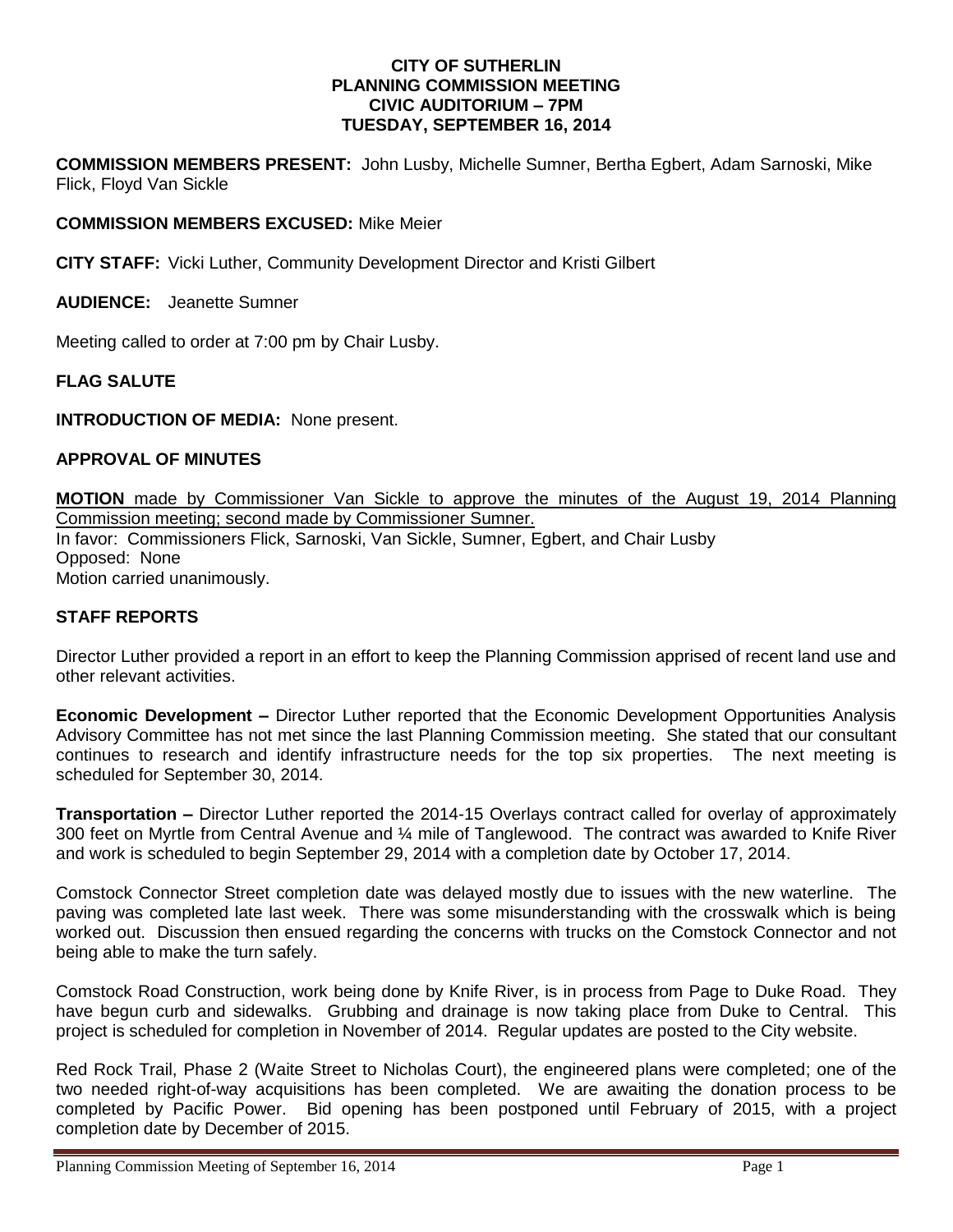**Wastewater Treatment Plant Improvements –** Director Luther reported that Ford's Pond has been purchased by the City to be used to store effluent water with a possibility of a public park/wildlife reserve area. The City has done some mowing and culvert work to allow access for city crews. The City entered into contract for a Value Analysis to assure all treatment options have been considered before moving forward with Value Engineering and an actual Design of new treatment facility. A preliminary/draft report has been provided for the team to review and a final report is to be submitted the first part of October.

**Waterlines –** Director Luther updated the Commission regarding the Foster Avenue Waterline project, which is underway at this time by the City Public Works crew.

Taylor Street Industrial Park Waterline Extension bid was awarded to Knife River. This project is expected to begin this week with a completion date of October 3, 2014.

The City is working with property owners to extend the waterline on West Duke from Quinton to Plat M. The subject properties are outside of the city limits with failing wells. A majority of property owners are requesting to be annexed into the City; which, legal documents must be signed agreeing for the annex in order to proceed with the waterline extension. The property owners are requesting to have the SDC's waived which will go before the Council next week. The cost of installing the waterline would then be shared between the property owners and the City.

**Land Use Activity –** Luther reported that there were six building permit clearances issued and commercial application (new proposed Palm Family Eye Care) in process. She then updated the Commission on the application for Kim's Court, which is now on hold until early 2015 to remove old mobile homes and replace them with senior apartments. The property owner will be out of town until then.

There were three Right of Way permits issued.

# **Land Use Application Status**

SUB-13-01 Brooks Village subdivision – still pending.

SUB-13-02 Fairway Ridge (Galpin) subdivision, Scardi Blvd, appeal withdrawn. Developer plans to begin excavation this Fall. A meeting will be held soon to discuss utility needs.

BLA-14-03 Heritage Hotels, request to reconfigure two parcels to combine the hotel and the parking lot into one unit and the access road into the other unit. Boundary Line Adjustment approved with conditions.

#### **PUBLIC COMMENT –** None

**COMMISSION COMMENTS** – Commissioner Flick raised a concern regarding the removal of a trailer at Kim's Court and making a new ingress/egress to the Court near the mailboxes without a permit.

Discussion ensued regarding the Valentine project. Director Luther elaborated on the project.

#### **ADJOURNMENT**

With no further business the meeting was adjourned at 7:20 pm.

Respectfully submitted,

# *Kristi Gilbert*

Kristi Gilbert

\_\_\_\_\_\_\_\_\_\_\_\_\_\_\_\_\_\_\_\_\_\_\_\_\_\_\_\_